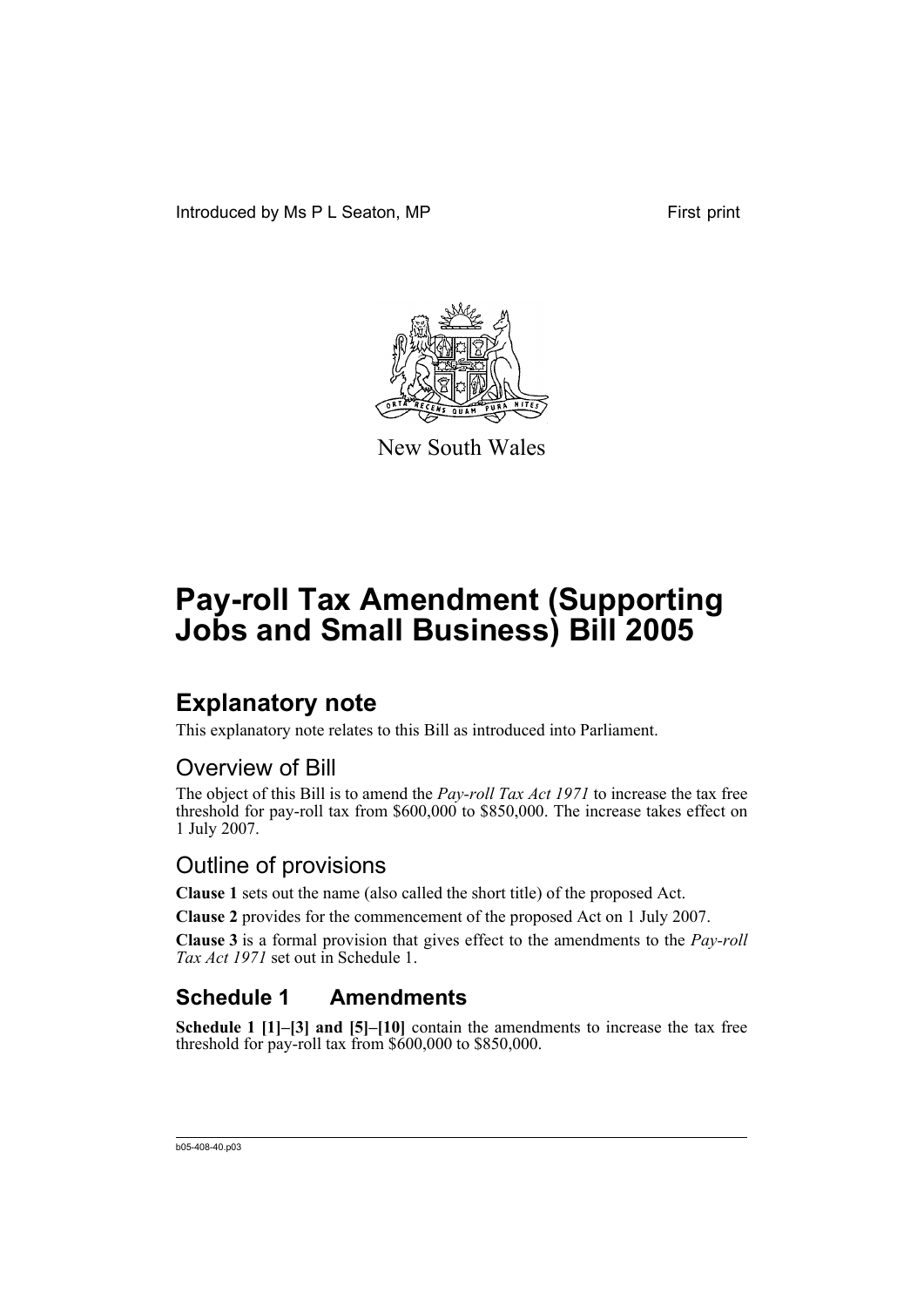Explanatory note

**Schedule 1 [4]** makes a consequential amendment to the provisions relating to designation of group employers.

**Schedule 1 [11]** makes provision for savings and transitional regulations.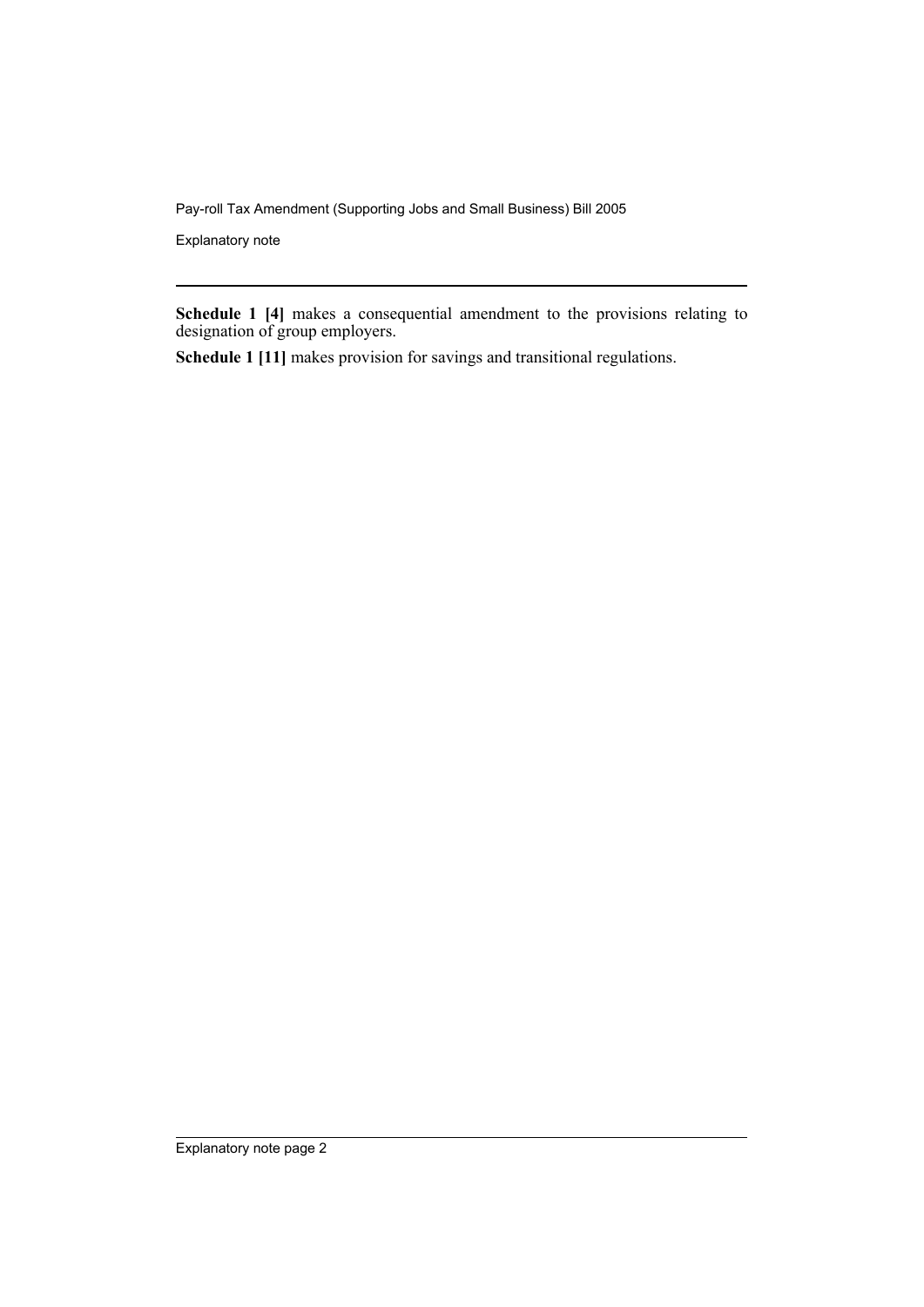Introduced by Ms P L Seaton, MP First print



New South Wales

# **Pay-roll Tax Amendment (Supporting Jobs and Small Business) Bill 2005**

# **Contents**

|   |                                          | Page |
|---|------------------------------------------|------|
|   | Name of Act                              |      |
|   | 2 Commencement                           |      |
| 3 | Amendment of Pay-roll Tax Act 1971 No 22 |      |
|   | Schedule 1 Amendments                    | 3    |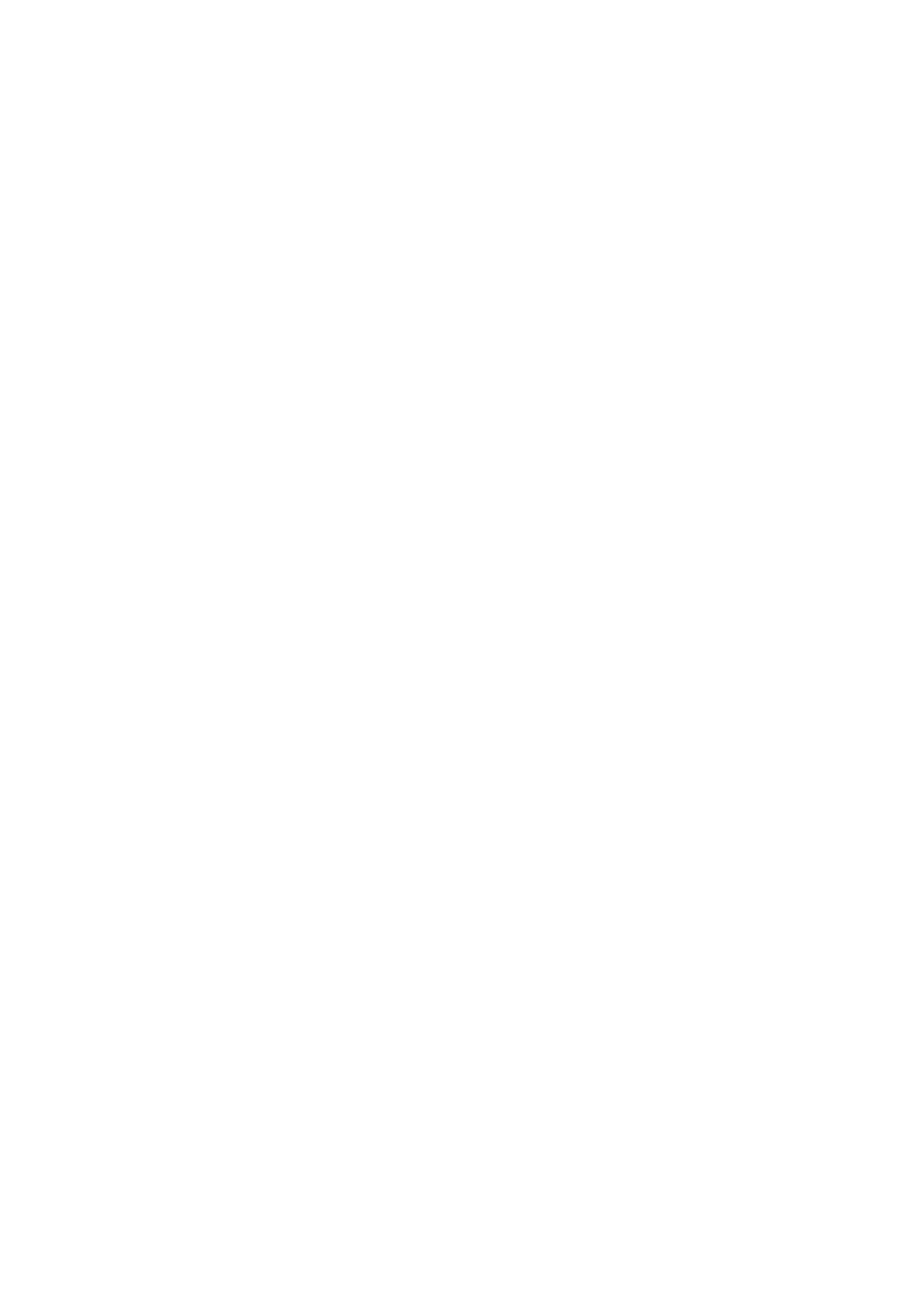

New South Wales

# **Pay-roll Tax Amendment (Supporting Jobs and Small Business) Bill 2005**

No , 2005

## **A Bill for**

An Act to amend the *Pay-roll Tax Act 1971* to increase the tax free threshold for pay-roll tax.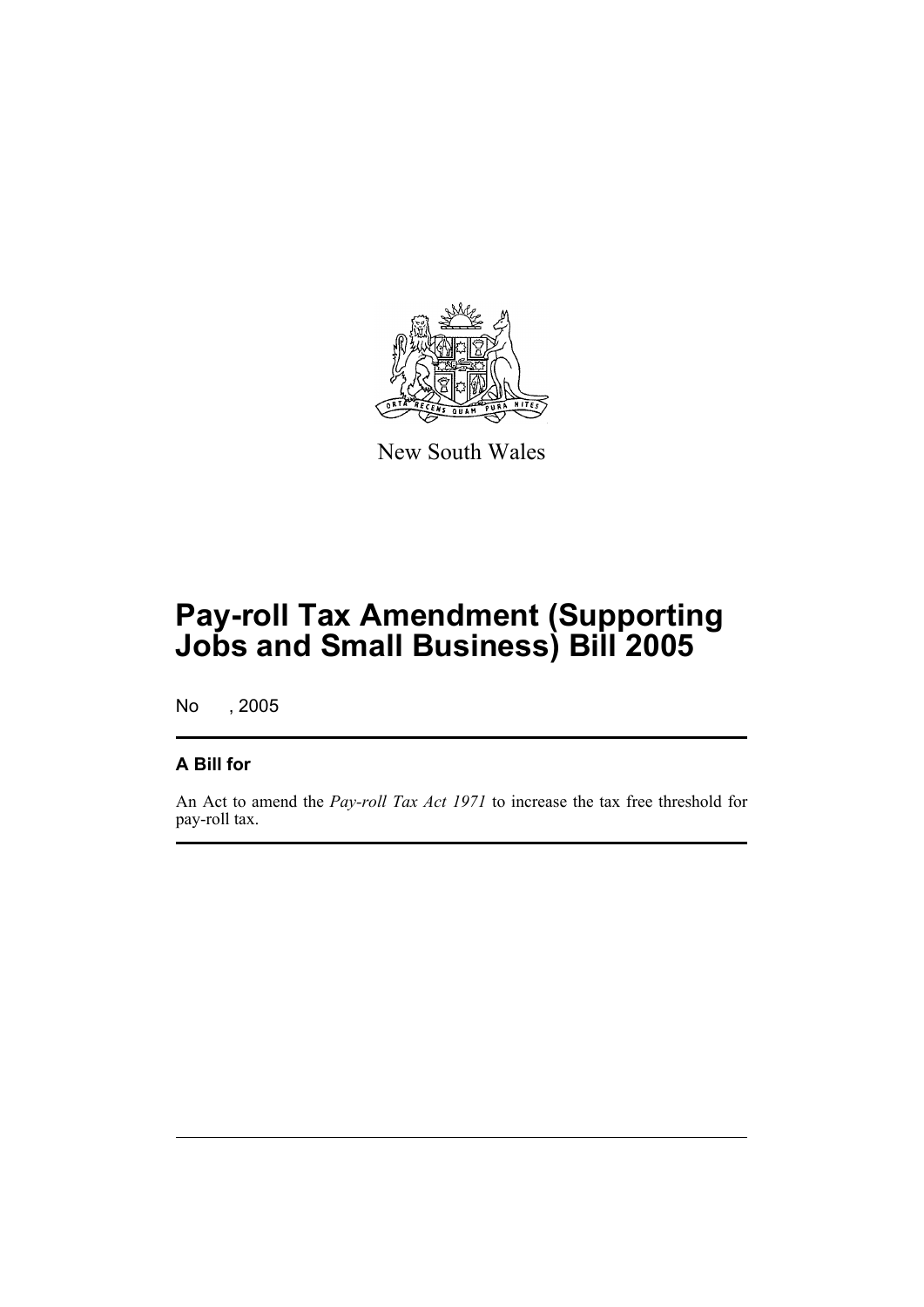|              | The Legislature of New South Wales enacts:                                               |                     |
|--------------|------------------------------------------------------------------------------------------|---------------------|
| 1            | Name of Act                                                                              | 2                   |
|              | This Act is the Pay-roll Tax Amendment (Supporting Jobs and Small<br>Business) Act 2005. | 3<br>$\overline{4}$ |
| $\mathbf{2}$ | Commencement                                                                             | 5                   |
|              | This Act commences on 1 July 2007.                                                       | 6                   |
| 3            | Amendment of Pay-roll Tax Act 1971 No 22                                                 | 7                   |
|              | The <i>Pay-roll Tax Act 1971</i> is amended as set out in Schedule 1.                    | 8                   |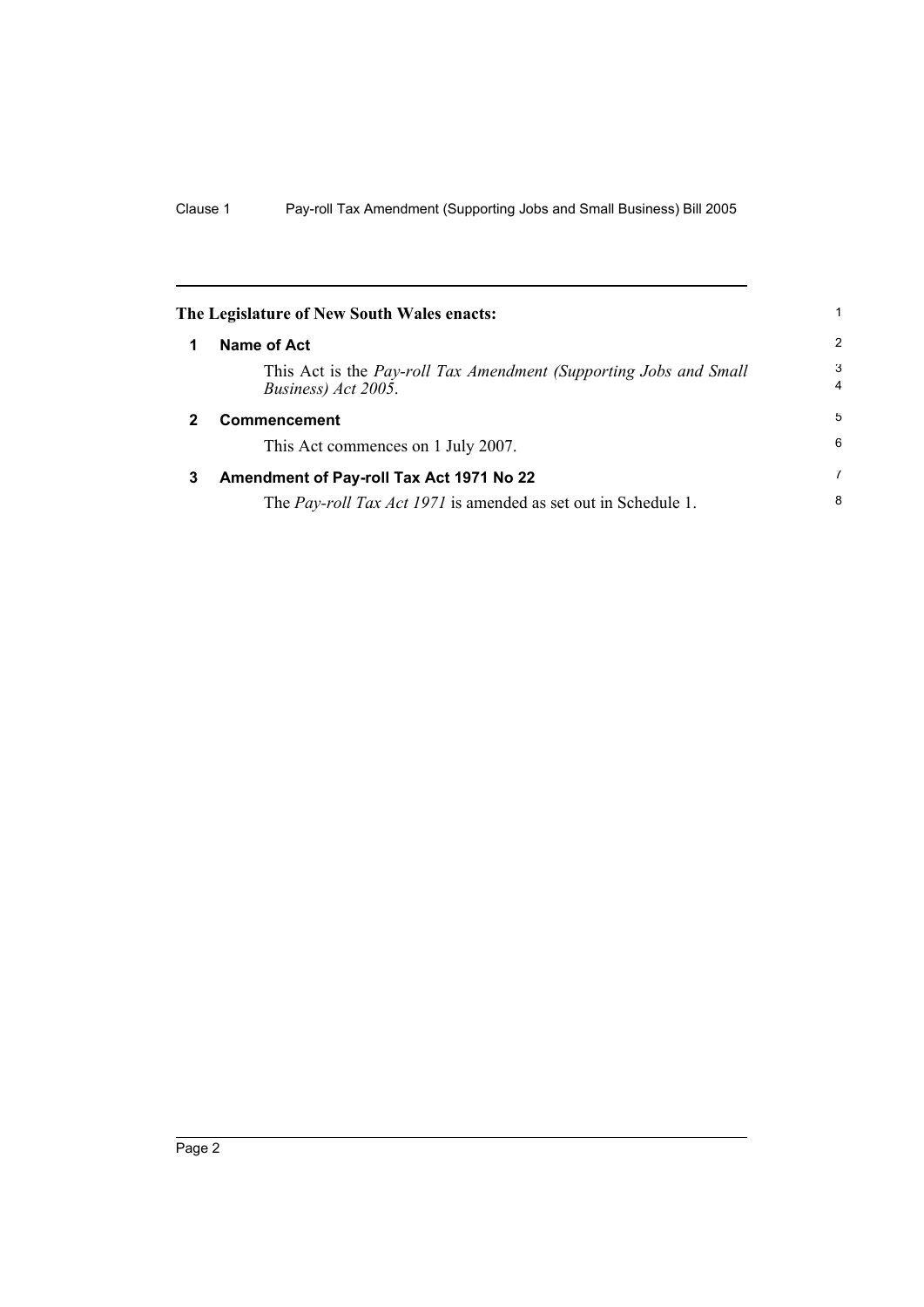Amendments Schedule 1

1

# **Schedule 1 Amendments**

|     |                                          | (Section 3)                                                                                                                                                                                                                                                               | 2                          |
|-----|------------------------------------------|---------------------------------------------------------------------------------------------------------------------------------------------------------------------------------------------------------------------------------------------------------------------------|----------------------------|
| [1] |                                          | Section 7 Imposition of pay-roll tax on taxable wages                                                                                                                                                                                                                     | 3                          |
|     | Omit section $7(1)(d)$ . Insert instead: |                                                                                                                                                                                                                                                                           |                            |
|     | (d)                                      | ascertained in accordance with Schedule 4 in respect of<br>such of those wages as are paid or payable after the month<br>of June 2001 and before the month of July 2007, and                                                                                              | 5<br>6<br>$\overline{7}$   |
|     | (e)                                      | ascertained in accordance with Schedule 5 in respect of<br>such of those wages as are paid or payable after the month<br>of June 2007.                                                                                                                                    | 8<br>9<br>10               |
| [2] |                                          | <b>Section 11B Annual adjustments</b>                                                                                                                                                                                                                                     | 11                         |
|     | section $11B(1)$ .                       | Omit paragraph (d) from the definition of <i>annual amount of pay-roll tax</i> in                                                                                                                                                                                         | 12<br>13                   |
|     | Insert instead:                          |                                                                                                                                                                                                                                                                           | 14                         |
|     | (d)                                      | the amount ascertained in accordance with section 17 and<br>Schedule 4 in respect of the employer for the financial year<br>commencing on 1 July 2001, 1 July 2002, 1 July 2003,<br>1 July 2004, 1 July 2005 or 1 July 2006, and                                          | 15<br>16<br>17<br>18       |
|     | (e)                                      | the amount ascertained in accordance with section 17 and<br>Schedule 5 in respect of the employer for the financial year<br>commencing on 1 July 2007 or any subsequent financial<br>year.                                                                                | 19<br>20<br>21<br>22       |
| [3] |                                          | Section 11C Adjustment of pay-roll tax when employer ceases to be an<br>employer etc during a financial year                                                                                                                                                              | 23<br>24                   |
|     | section 11 $\overline{C}$ (1).           | Omit paragraph (d) from the definition of <i>total amount of pay-roll tax</i> in                                                                                                                                                                                          | 25<br>26                   |
|     | Insert instead:                          |                                                                                                                                                                                                                                                                           | 27                         |
|     | (d)                                      | the amount ascertained in accordance with section 17 and<br>Schedule 4 in respect of the employer for a prescribed<br>period that falls within the financial year commencing on<br>1 July 2001, 1 July 2002, 1 July 2003, 1 July 2004, 1 July<br>2005 or 1 July 2006, and | 28<br>29<br>30<br>31<br>32 |
|     | (e)                                      | the amount ascertained in accordance with section 17 and<br>Schedule 5 in respect of the employer for a prescribed<br>period that falls within the financial year commencing on<br>1 July 2007 or any subsequent financial year.                                          | 33<br>34<br>35<br>36       |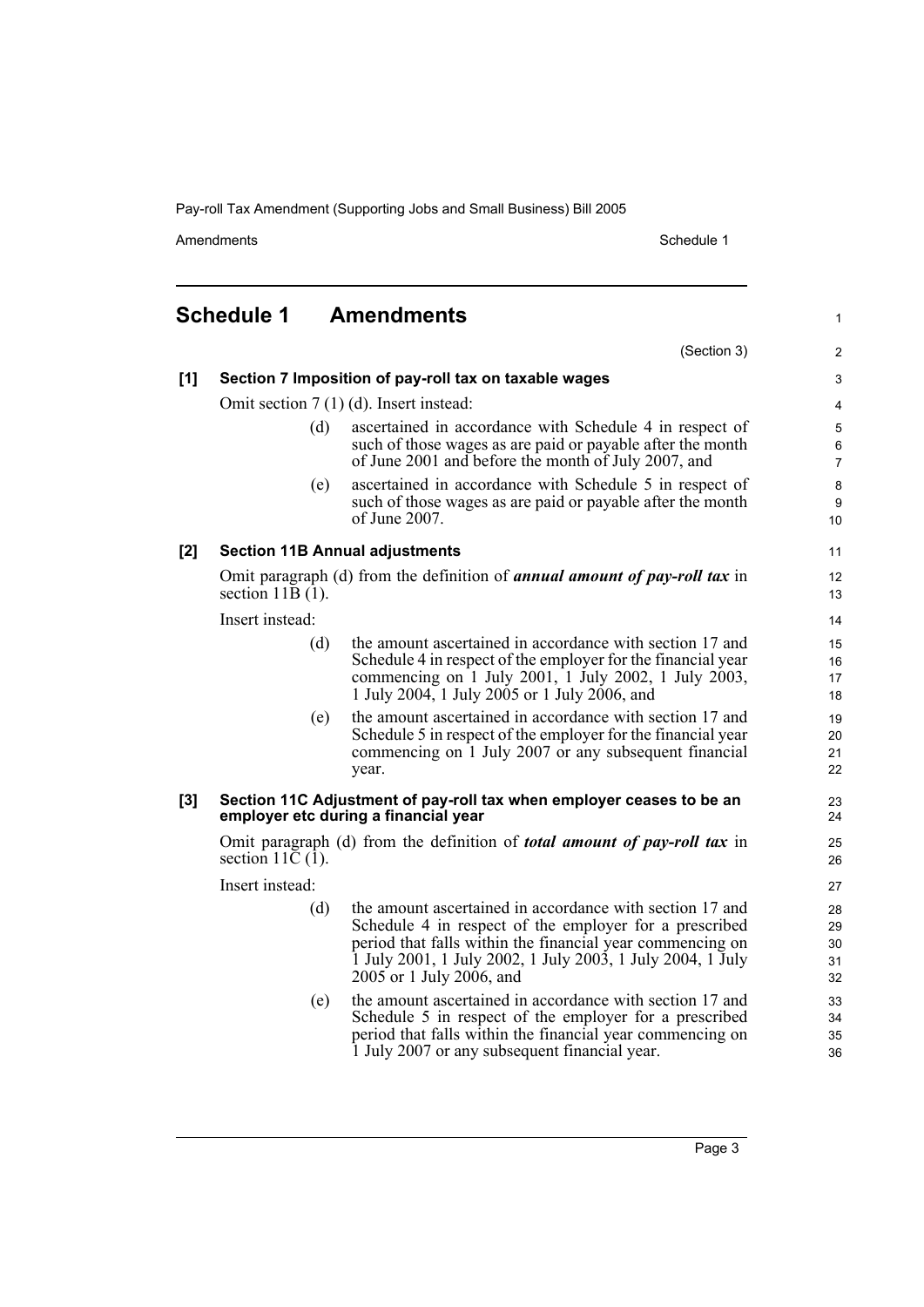Schedule 1 Amendments

| [4]   |                                       | <b>Section 16I Designated group employers</b>                                                                                                                                                                                                                           | 1                                  |
|-------|---------------------------------------|-------------------------------------------------------------------------------------------------------------------------------------------------------------------------------------------------------------------------------------------------------------------------|------------------------------------|
|       |                                       | Omit "\$600,000" wherever occurring in section 16I $(2)$ (a) and $(3)$ (a).                                                                                                                                                                                             | 2                                  |
|       | Insert instead "\$850,000".           |                                                                                                                                                                                                                                                                         | 3                                  |
| $[5]$ | <b>Section 16K Annual adjustments</b> |                                                                                                                                                                                                                                                                         | 4                                  |
|       |                                       | Omit section 16K (2) (d). Insert instead:                                                                                                                                                                                                                               | 5                                  |
|       | (d)                                   | the amount ascertained in accordance with section 17 and<br>Schedule 4 in respect of that member for the financial year<br>commencing on 1 July 2001, 1 July 2002, 1 July 2003,<br>1 July 2004, 1 July 2005 or 1 July 2006, or                                          | 6<br>$\overline{7}$<br>8<br>9      |
|       | (e)                                   | the amount ascertained in accordance with section 17 and<br>Schedule 5 in respect of that member for the financial year<br>commencing on 1 July 2007 or any subsequent financial<br>year.                                                                               | 10 <sup>10</sup><br>11<br>12<br>13 |
| [6]   |                                       | Section 16L Adjustment of pay-roll tax when members of a group cease<br>to pay taxable wages or interstate wages during a financial year                                                                                                                                | 14<br>15                           |
|       |                                       | Omit section 16L (3) (d). Insert instead:                                                                                                                                                                                                                               | 16                                 |
|       | (d)                                   | the amount ascertained in accordance with section 17 and<br>Schedule 4 in respect of that member for a prescribed<br>period that falls within the financial year commencing on<br>1 July 2001, 1 July 2002, 1 July 2003, 1 July 2004, 1 July<br>2005 or 1 July 2006, or | 17<br>18<br>19<br>20<br>21         |
|       | (e)                                   | the amount ascertained in accordance with section 17 and<br>Schedule 5 in respect of that member for a prescribed<br>period that falls within the financial year commencing on<br>1 July 2007 or any subsequent financial year.                                         | 22<br>23<br>24<br>25               |
| [7]   | Schedule 4, heading                   |                                                                                                                                                                                                                                                                         | 26                                 |
|       | Omit the heading. Insert instead:     |                                                                                                                                                                                                                                                                         | 27                                 |
|       | <b>Schedule 4</b>                     | Calculation of pay-roll tax liability for                                                                                                                                                                                                                               | 28                                 |
|       |                                       | financial years commencing 1 July                                                                                                                                                                                                                                       | 29                                 |
|       |                                       | 2001, 1 July 2002, 1 July 2003, 1 July<br>2004, 1 July 2005 and 1 July 2006                                                                                                                                                                                             | 30<br>31                           |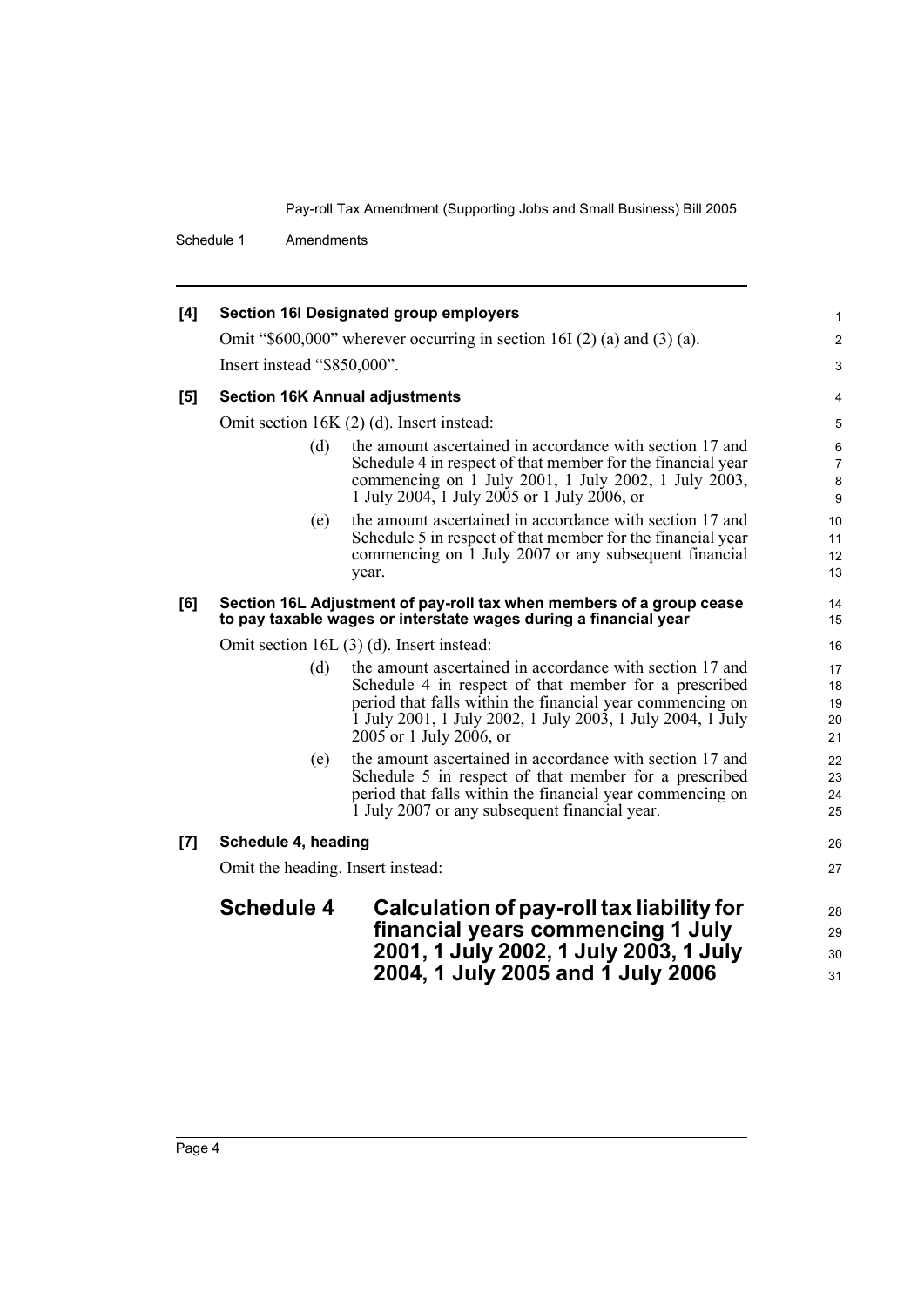Amendments Schedule 1

| [8]    |              |                   | Schedule 4, clauses 2, 6 and 10                                                                                                                                                          | $\mathbf{1}$                 |
|--------|--------------|-------------------|------------------------------------------------------------------------------------------------------------------------------------------------------------------------------------------|------------------------------|
|        |              |                   | Omit "or on 1 July in any subsequent financial year" wherever occurring from<br>the definition of <i>financial year</i> in those clauses.                                                | $\overline{c}$<br>3          |
|        | 2006".       |                   | Insert instead ", 1 July 2002, 1 July 2003, 1 July 2004, 1 July 2005 or 1 July                                                                                                           | $\overline{\mathbf{4}}$<br>5 |
| [9]    |              |                   | Schedule 4, clause 13, definition of "R"                                                                                                                                                 | 6                            |
|        |              |                   | Omit "or 1 July in any subsequent year" from paragraph (b).                                                                                                                              | $\overline{7}$               |
|        |              |                   | Insert instead ", 1 July 2003, 1 July 2004, 1 July 2005 or 1 July 2006".                                                                                                                 | 8                            |
| $[10]$ |              | <b>Schedule 5</b> |                                                                                                                                                                                          | 9                            |
|        |              |                   | Insert after Schedule 4:                                                                                                                                                                 | 10                           |
|        |              |                   | <b>Schedule 5</b><br>Calculation of pay-roll tax liability for<br>financial year commencing 1 July<br>2007 and subsequent financial years                                                | 11<br>12<br>13               |
|        |              |                   | (Sections 7, 11B, 11C, 16K and 16L)                                                                                                                                                      | 14                           |
|        | Part 1       |                   | Employers who are not members of a<br>group                                                                                                                                              | 15<br>16                     |
|        | 1            |                   | <b>Application of Part</b>                                                                                                                                                               | 17                           |
|        |              |                   | This Part applies only to an employer who is not a member of a<br>group.                                                                                                                 | 18<br>19                     |
|        | $\mathbf{2}$ |                   | <b>Definitions</b>                                                                                                                                                                       | 20                           |
|        |              |                   | In this Part:<br><i>financial year</i> means the financial year commencing on 1 July<br>2007 or on 1 July in any subsequent financial year.                                              | 21<br>22<br>23               |
|        |              |                   | <b>IW</b> represents the total interstate wages paid or payable by the<br>employer concerned during the financial year to which the<br>calculation of the relevant pay-roll tax relates. | 24<br>25<br>26               |
|        |              |                   | $TW$ represents the total taxable wages paid or payable by the<br>employer concerned during the financial year to which the<br>calculation of the relevant pay-roll tax relates.         | 27<br>28<br>29               |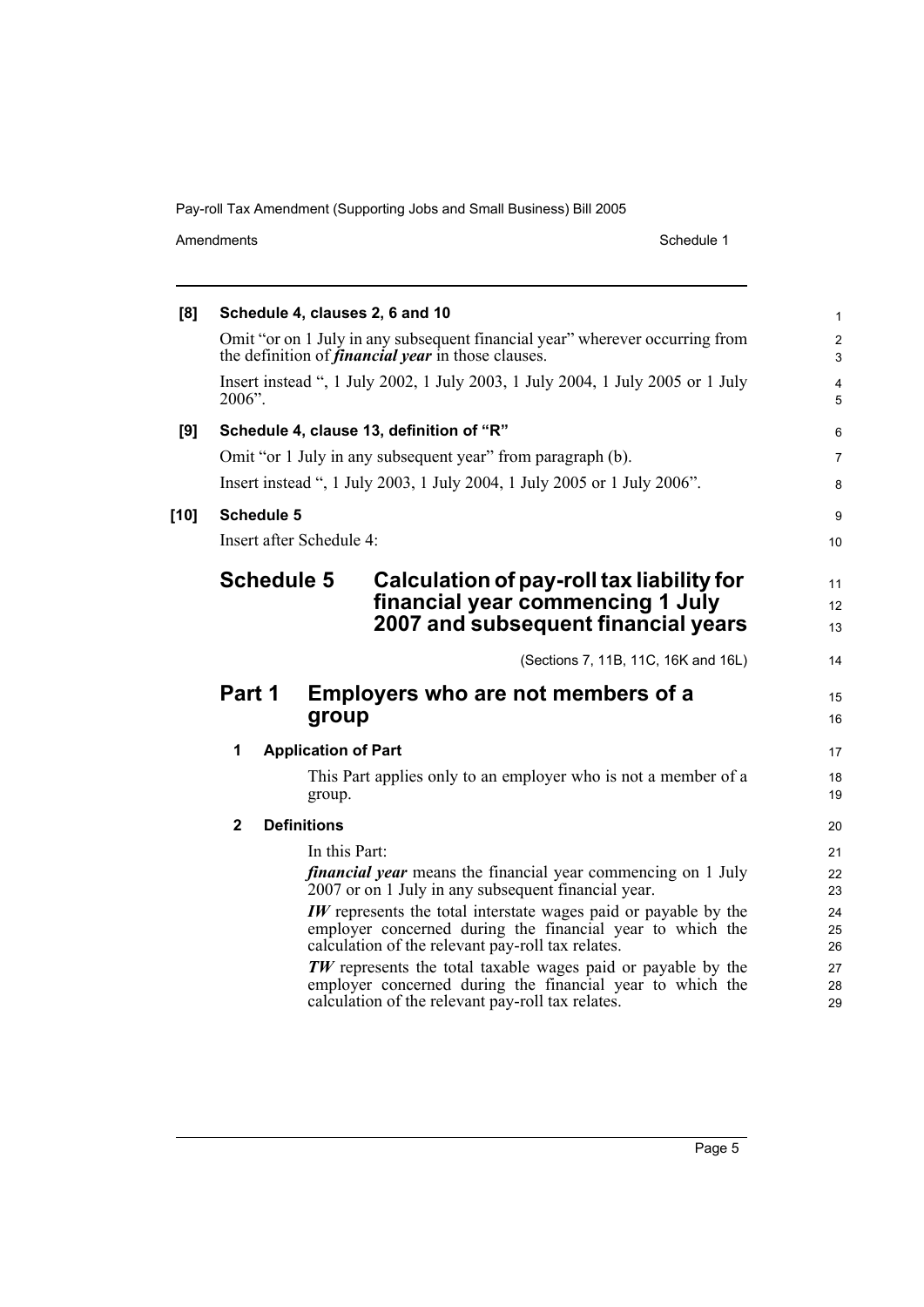Schedule 1 Amendments

### **3 Pay-roll of employer under \$850,000**

An employer is not liable to pay pay-roll tax for a financial year if the total taxable wages and interstate wages paid or payable by the employer during that year is less than \$850,000.

## **4 Pay-roll of employer \$850,000 or more**

If the total taxable wages and interstate wages paid or payable by an employer during a financial year is \$850,000 or more, the employer is liable to pay as pay-roll tax for that year the amount of dollars calculated in accordance with the following formula:

$$
\left[\text{TW} - \left\{\frac{\text{TW}}{\text{TW} + \text{IW}} \times 850,000\right\}\right] \times \frac{6}{100}
$$

## **Part 2 Groups with a designated group employer**

## **5 Application of Part**

This Part applies only to an employer who is a member of a group for which there is a designated group employer.

13 14

10

11 12

## **6 Definitions**

In this Part:

*designated group employer* means a member designated as the designated group employer for a group in accordance with section 16I.

*financial year* means the financial year commencing on 1 July 2007 or on 1 July in any subsequent financial year.

*group* means a group for which there is a designated group employer.

*GIW* represents the total interstate wages paid or payable by the group concerned during the financial year to which the calculation of the relevant pay-roll tax relates.

*GTW* represents the total taxable wages paid or payable by the group concerned during the financial year to which the calculation of the relevant pay-roll tax relates.

*TW* represents the total taxable wages paid or payable by the employer concerned during the financial year to which the calculation of the relevant pay-roll tax relates.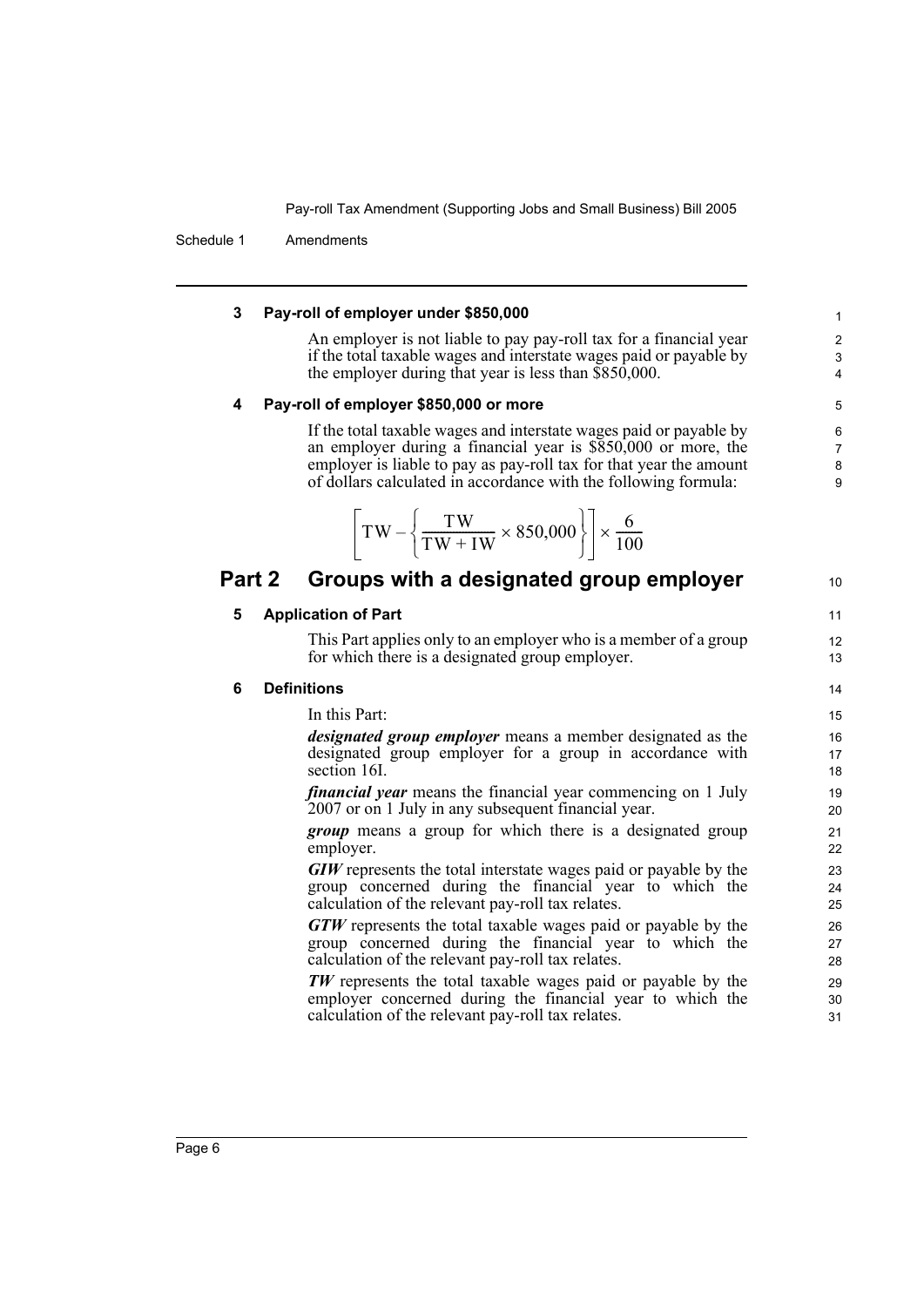Amendments **Amendments** Schedule 1

17 18

19  $20$ 21

## **7 Pay-roll of group under \$850,000**

None of the members of a group is liable to pay pay-roll tax for the financial year if the total taxable wages and interstate wages paid or payable by the group during that year is less than \$850,000.

### **8 Pay-roll of group \$850,000 or more**

- (1) If the total taxable wages and interstate wages paid or payable by a group during the financial year is \$850,000 or more, pay-roll tax is payable as provided by subclauses (2) and (3).
- (2) The designated group employer for the group is liable to pay as pay-roll tax for the financial year the amount of dollars calculated in accordance with the following formula:

$$
\left[\text{TW} - \left\{\frac{\text{GTW}}{\text{GTW} + \text{GIW}} \times 850,000\right\}\right] \times \frac{6}{100}
$$

(3) Each member of the group (other than the designated group employer) is liable to pay as pay-roll tax for the financial year the amount of dollars calculated in accordance with the following formula:

$$
TW \times \frac{6}{100}
$$

## **Part 3 Groups with no designated group employer**

### **9 Application of Part**

This Part applies only to an employer who is a member of a group for which there is no designated group employer.

### **10 Definitions**

In this Part: *designated group employer* means a member designated as the designated group employer for a group in accordance with

section 16I. *financial year* means the financial year commencing on 1 July 2007 or on 1 July in any subsequent financial year.

*GIW* represents the total interstate wages paid or payable by the group concerned during the financial year to which the calculation of the relevant pay-roll tax relates.